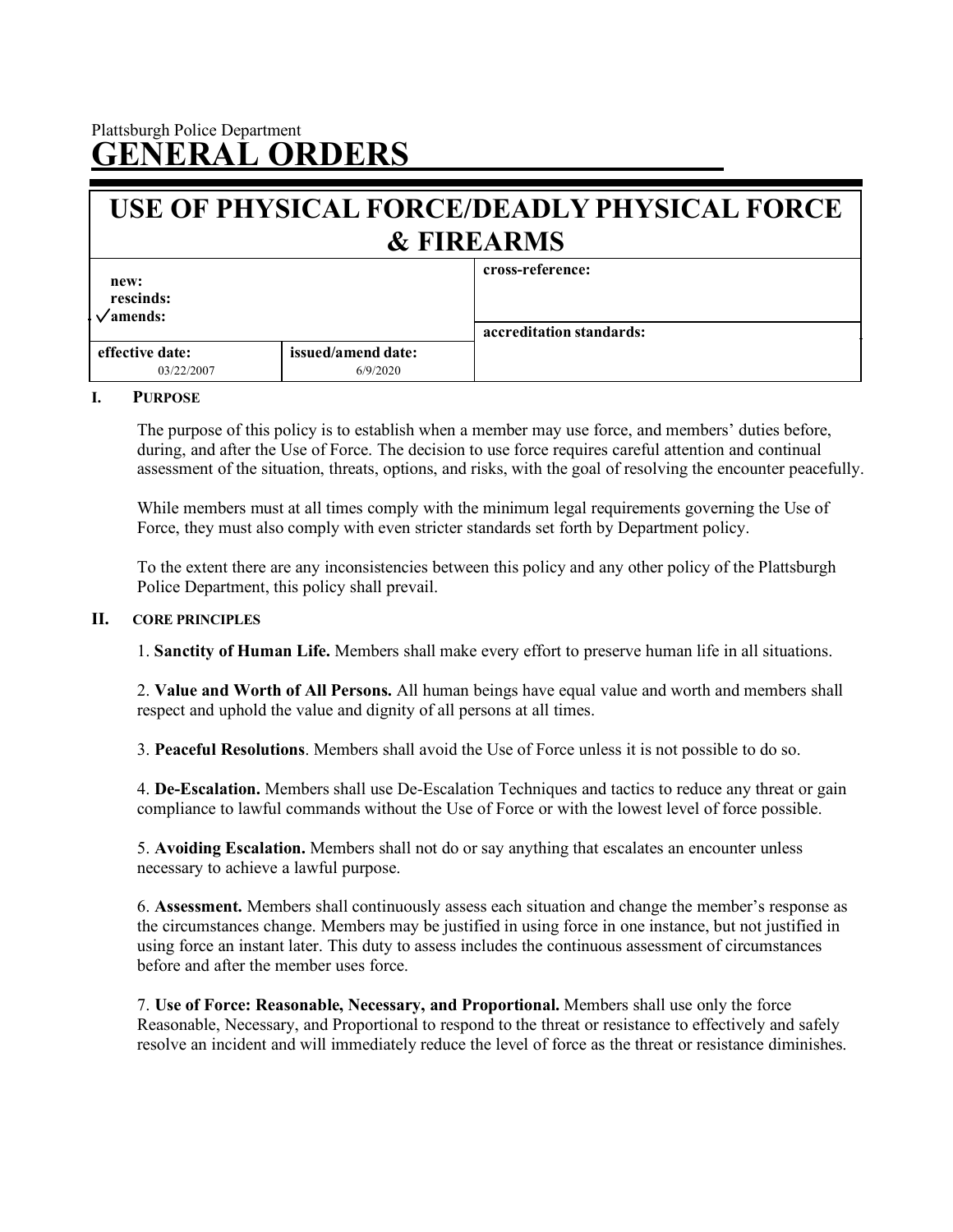8. **Reporting Use of Force.** Each member who uses force, or observes another member or members use force, shall immediately notify their supervisor, and will accurately and completely report the Use of Force by the end of their tour of duty.

9. **Duty to Intervene.** Members shall intervene to prevent the abusive conduct or the use of excessive force by another member.

10. **Duty to Provide Medical Assistance.** After any Use of Force incident, members shall immediately render aid to any injured person consistent with the member's training and request medical assistance. If restrained, persons are not to be positioned facedown as it may cause positional asphyxia and placing restrained persons on their back may lead to radial nerve damage to the wrists and forearms. Restrained persons are to be placed in a seated position or on their sides.

11. **Accountability.** Members shall be held accountable for uses of force that violate law or policy.

12. **Retaliatory Force.** Members are prohibited from using force against persons engaged in First Amendment protected activities or to punish persons for fleeing, resisting arrest or assaulting a member, or for any other reason

# **III. DEFINITIONS**

**Active Aggression** — Active Aggression is when a person attacks or attempts to attack a member or another person. Strikes, kicks, or attempted strikes or kicks with hands, fists, the head, elbows, knees, or an instrument, constitute Active Aggression.

**Aggravated Aggression** — Aggravated Aggression is when a person presents an Imminent Threat of death or Serious Physical Injury to the member or another person based on the Totality of the Circumstances. Aggravated Aggression represents the least encountered but most serious threat to a member or other person. Even when confronted with Aggravated Aggression, the member is required to make every reasonable effort to de-escalate and to continuously assess the member's Use of Force.

**Chemical Agents** — Substances designed to irritate the eyes and mucous membranes.

**Chokehold/Neck Hold** — A Chokehold or Neck hold is any hold or contact with the neck that may inhibit breathing by compression of the airway in the neck, may inhibit blood flow by compression of the blood vessels in the neck, or that applies pressure to the front, side, or back of the neck. Chokeholds/Neck Holds are prohibited.

**Conducted Electrical Weapon (CEW)** — A weapon designed to discharge electrical impulses in two modes:

**Drive Stun** — Pulling the trigger on the CEW with the cartridge removed or discharged and placing the electrodes upon the skin/clothing of the person. Drive Stunning does not cause neuromuscular incapacitation but causes severe pain.

**Probes Deployment** — Probes Deployment is the primary way that CEWs are used. With a cartridge attached, pulling the trigger fires two probes with barbs on the end that can penetrate the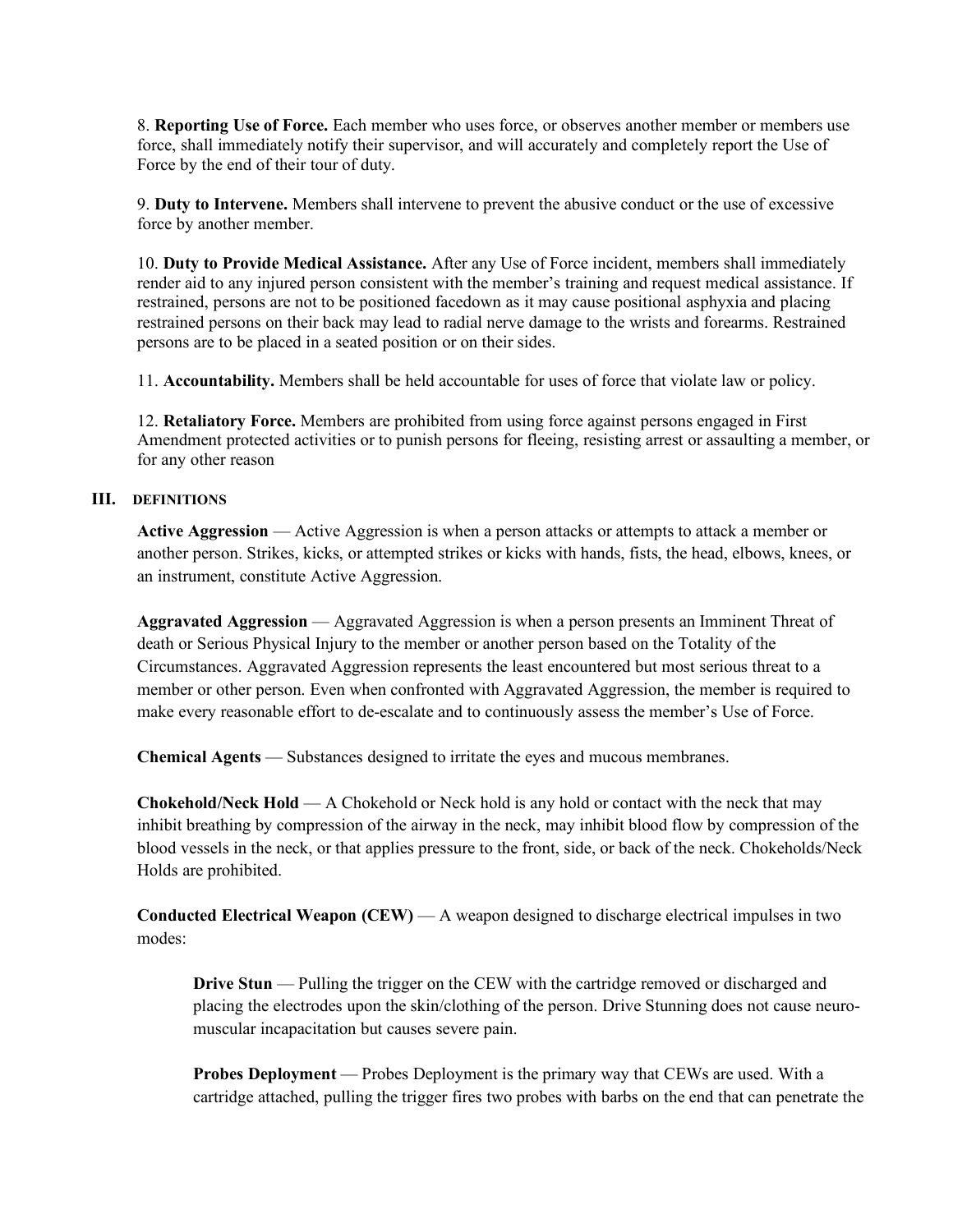clothing or skin of a person. The two probes are connected to the CEW by wires and upon contact, if an electrical circuit is established, the CEW delivers pulsed electricity into the person, and overrides the person's voluntary motor function. Probes Deployment also causes significant pain.

**Deadly Force/Lethal Force** — Means physical force which, under the circumstances in which it is used, is readily capable of causing death or other serious physical injury. NYPL, § 10.00-11. This includes physical force whether the member intended to cause death or Serious Physical Injury or not. Deadly Force/Lethal Force includes, but is not limited to:

- The discharge of a firearm at a person;
- Strikes with any hard object such as a baton, flashlight, radio, weapon stock/handle, or Improvised Impact Weapon to the head, neck, sternum, spine, groin, or kidneys;
- Intentionally striking a person's head against a hard, fixed object such as a roadway, concrete floor, wall, or iron bars;
- Knee strikes or kicks to a person's head;
- Any strikes to a person's throat;
- "Knee drops" against a prone or supine person's head, neck, or torso;
- Chokeholds/Neck Holds;
- Shooting someone in the head, neck, chest, or back, with a Less-Lethal Launcher at close range.
- The use of any force on a person whose health, age, condition, or circumstances make it likely death or Serious Physical Injury will result.

**De-Escalation Techniques** — De-Escalation Techniques are actions taken by members that are designed to eliminate the need to use force in order to resolve any event or situation. De-Escalation Techniques include: talking to a person using a tone of voice and language that is not aggressive or confrontational; creating space or placing barriers between the member and the person; waiting the person out when circumstances permit; permitting a person to move about when safe; permitting a person the opportunity to make statements or ask questions; slowing down the pace of an incident; tactical re-positioning and requesting additional resources. The guiding principles for de-escalation are patience, flexibility, and the desire to resolve each situation peacefully.

**Imminent Threat —** A person presents an Imminent Threat when the person has the means and ability to harm the member or another person, and the member reasonably believes the person intends to deliver that harm.

**Improvised Impact Weapon (IIW)** — An Improvised Impact Weapon (IIW) is a device or object that is not a department approved weapon but is nonetheless used as an impact weapon (e.g., flashlight, radio, or stick). Such weapons may be unpredictable, ineffective, or exert unexpectedly high levels of damage (e.g., board with protruding nail). Consequently, members shall use Improvised Impact Weapons only in rare, emergency conditions where members lack an authorized Baton or other approved less-lethal alternatives, and use of an Improvised Impact Weapon is reasonable and necessary to defend against a person displaying Active or Aggravated Aggression.

Less-Lethal Force — Force that, when employed as designed, intended, and consistent with policy and training, is not likely to cause death or Serious Physical Injury. Devices of Less-Lethal Force may include,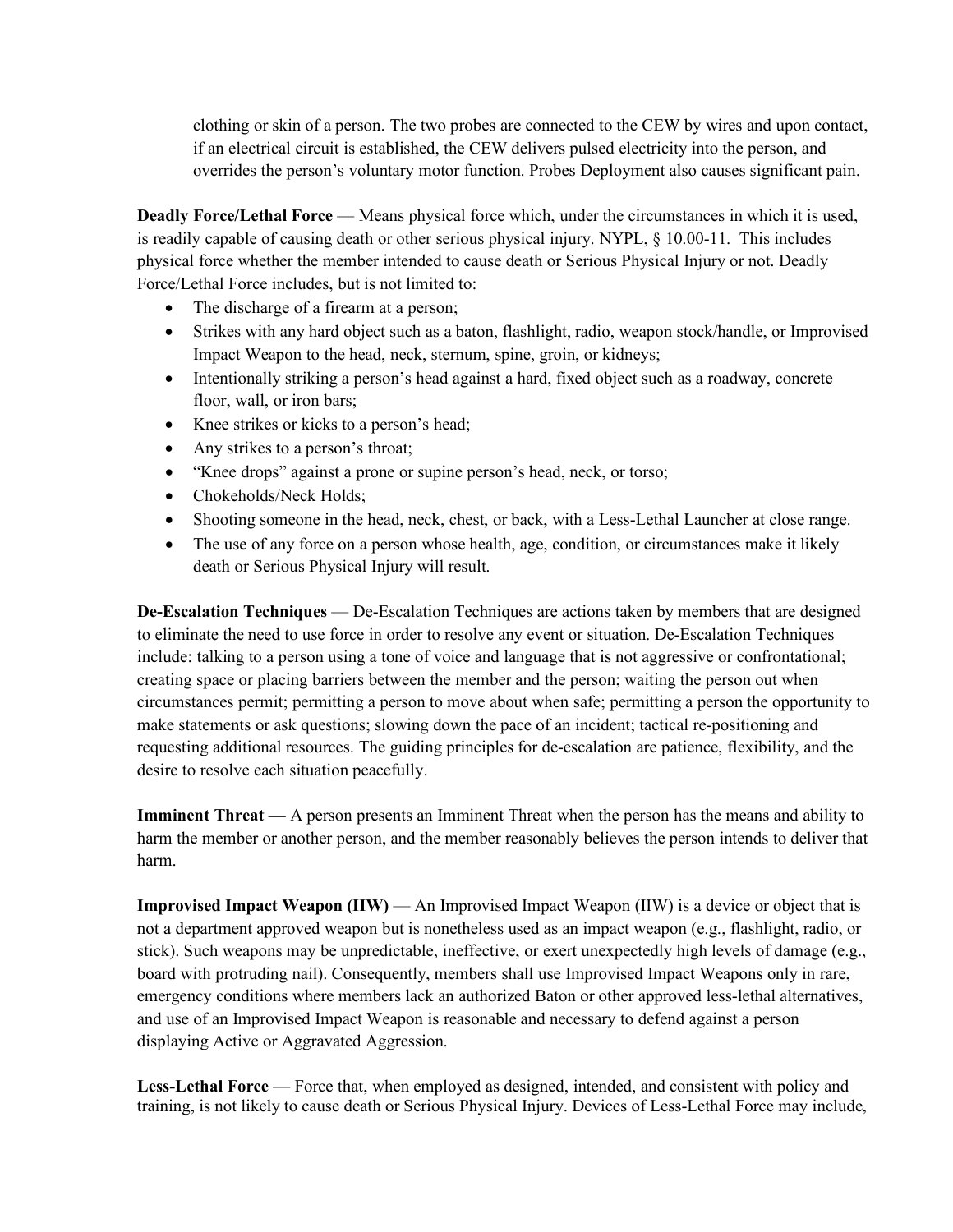but not be limited to, a DS-3027 bean bag, XM1006 Sponge Round, batons/impact weapons, O.C. spray, and CEW. The way a Less-Lethal Force device is used and the circumstances in which it is used could constitute Deadly Force/Lethal Force.

**Less-Lethal Launchers/Munitions** — A delivery tool that, when used as designed and intended, is less likely to cause death or Serious Physical Injury than a conventional lethal weapon such as a firearm. Less-Lethal Launchers/Munitions are only approved for use by certified members.

**Physical Force** — A member uses Physical Force any time a member coercively touches, directly or indirectly, any person. Physical Force includes holds, grabs, blows, and strikes as well as the use of instruments, such as batons, devices, such as CEWs, tools such as O.C. spray, canines, or firearms, whether lethal or less-lethal.

**Reasonable, Necessary, and Proportional** — The review of every Use of Force shall be to determine whether it was reasonable, necessary, and proportional in light of the Totality of the Circumstances that were known, or should have been known, to the member.

**Reasonable** — A member uses Reasonable Force when the member uses no more force than required to perform a lawful purpose.

**Necessary** — Force is necessary only when no reasonably effective alternative exists. When force is Necessary, members shall use force in a manner that avoids unnecessary injury or risk of injury to members and civilians.

**Proportional** — Proportionality measures whether the force used by the member is rationally related to the level of resistance or aggression confronting the member.

NOTE: Members who use force that is not Reasonable, Necessary, and Proportional will be subject to corrective action, possible discipline, possible criminal prosecution, and/or civil liability.

**Resistance** — Members may face the following types of Resistance to lawful directives:

**Active Resistance** — Active Resistance is when a person moves to avoid detention or arrest but does not attack or attempt to attack the member or another person. Attempts to leave the scene, fleeing, hiding from detection, physical resistance to being handcuffed, or pulling away from the member's grasp are all examples of Active Resistance. Verbal statements, bracing, or tensing alone do not constitute Active Resistance. A person's reaction to pain caused by a member or purely defensive reactions to force does not constitute Active Resistance.

**Passive Resistance** — Passive Resistance is when a non-assaultive person fails to comply with the member's commands without attempting to flee. Passive Resistance may include, but not be limited to, going limp, standing stationary and not moving based upon lawful direction, and/or verbally signaling an intention to avoid or prevent being taken into custody.

**Serious Physical Injury** — Means physical injury which creates a substantial risk of death, or which causes death or serious and protracted disfigurement, protracted impairment of health or protracted loss or impairment of the function of any bodily organ. NYPL, § 10.00-10. The term includes, for example, brain injury, with or without unconsciousness, gunshot wounds, cardiac arrhythmia, difficulty breathing, cardiac or respiratory arrest, broken bones, dislocations, torn ligaments or tendons, or significant bleeding. This list is not exhaustive and is intended only to provide representative examples for guidance.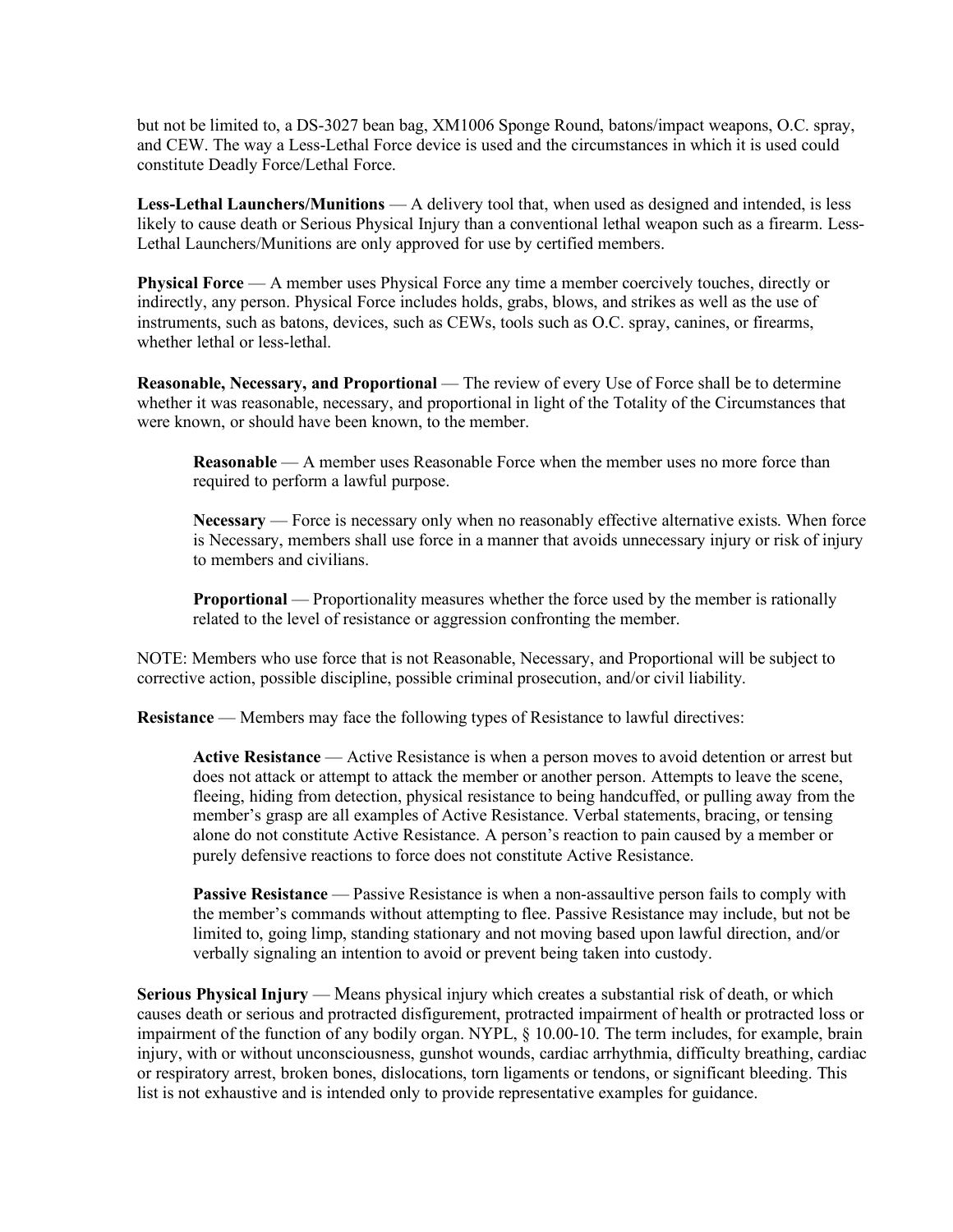**Temporary Pain** — Any pain or complaint of pain that is brief, does not result in injury, and is delivered as a means to gain compliance. Temporary Pain may result from the application of, but is not limited to, elbow grips, wrist grips, shoulder grips, pressure point techniques, and/or forcible takedowns.

**Totality of Circumstances** ─ The Totality of Circumstances consists of all facts and circumstances surrounding any event. The facts and circumstances may include but are not limited to:

- Whether an offense has occurred;
- The nature of the offense;
- The seriousness of the offense;
- The size and strength of the person;
- The number of persons;
- The availability of weapons;
- Whether the person is exhibiting signs of mental illness or is experiencing a behavioral health crisis;
- Whether a person suffers from a medical or behavioral health disability, physical or hearing impairment, is impaired by alcohol or drug use, or may be non-compliant due to a language barrier;
- Other force options;
- Availability of non-force options, including tactical repositioning, going to cover, or other De-Escalation Techniques;
- Environmental factors;
- Availability of back up and specialized units.

**Use of Force** — Any Use of Force or show of force that falls within Level 1, Level 2, or Level 3 force as defined in this policy. Use of Force Levels are:

# **Level 1 Use of Force** — Includes:

- Using techniques that cause Temporary Pain or disorientation as a means of gaining compliance, hand control or escort techniques (e.g., elbow grip, wrist grip, or shoulder grip), and pressure point compliance techniques. Force under this category is not reasonably expected to cause injury,
- Pointing a firearm, Less-Lethal Launcher, or CEW at a person,
- "Displaying the arc" with a CEW as a form of warning, and
- Forcible takedowns that do not result in actual injury or complaint of injury.

NOTE: Escorting, touching, or handcuffing a person with minimal or no resistance does not constitute a Level 1 Use of Force.

# **Level 2 Use of Force** — Includes:

- Force that causes or could reasonably be expected to cause an injury greater than Temporary Pain or the use of weapons or techniques listed below — provided they do not otherwise rise to a Level 3 Use of Force:
- Discharge of a CEW in Drive-Stun or Probes Deployment, in the direction of a person, including where a CEW is fired at a person but misses,
- Use of OC spray or other Chemical Agents,
- Weaponless defense techniques including, but not limited to, elbow or closed fist strikes, open hand strikes, and kicks,
- Discharge of a Less-Lethal Launcher/Munitions in the direction of a person,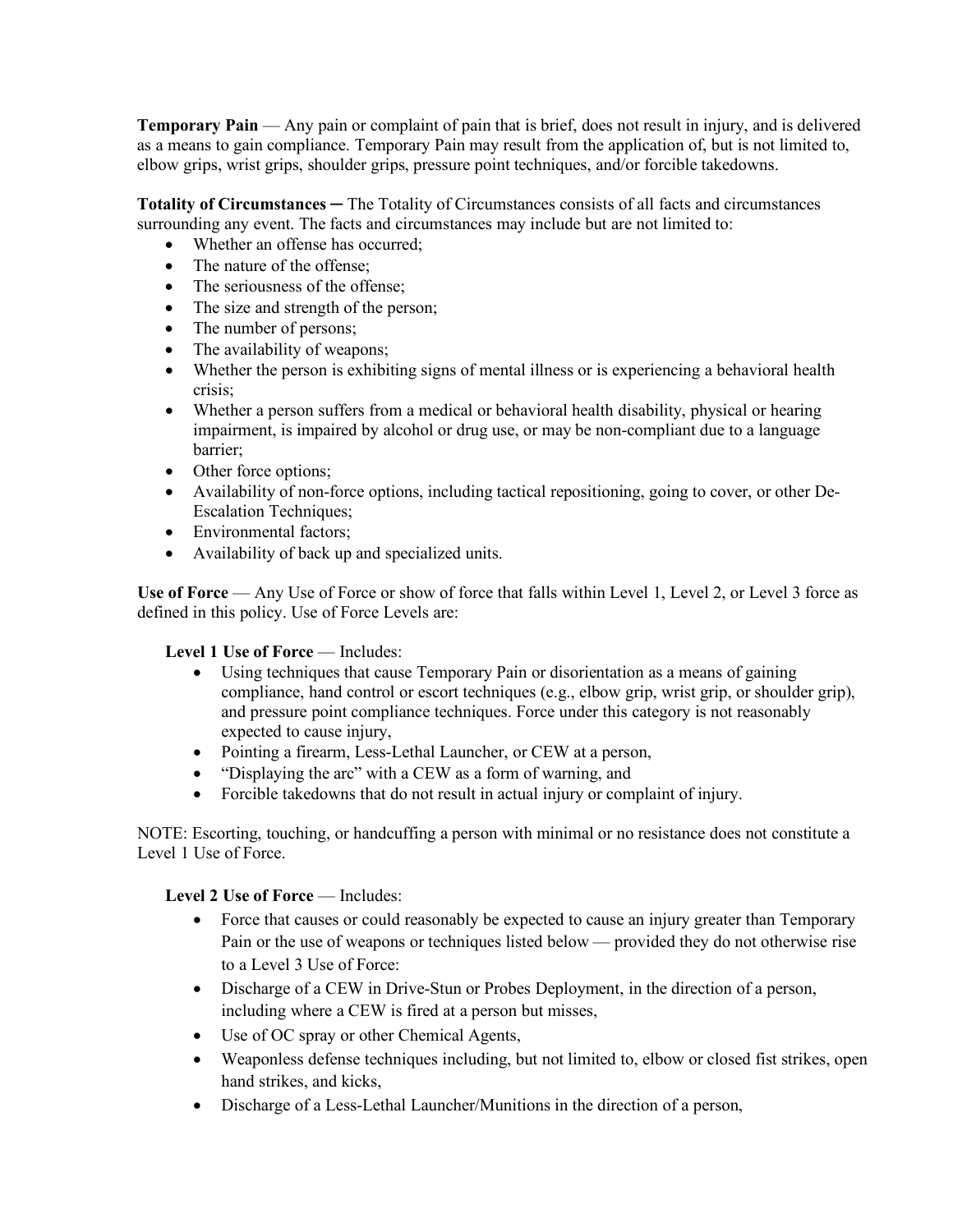- Canine-inflicted injuries that do not rise to a Level 3 Use of Force,
- Non-weapon strikes to the head, neck, sternum, spine, groin, or kidney area, and
- Striking of a person or a vehicle with a vehicle that does not rise to Level 3 Use of Force.

# **Level 3 Use of Force** — Includes:

- Strikes to the head, neck, sternum, spine, groin, or kidney area with an impact weapon,
- Firearm discharges by a member of the Plattsburgh Police Department,
- Applications of more than three (3) CEW cycles in a single encounter, regardless of the mode or duration of the application, and regardless of whether the applications are by the same or different members,
- CEW application for longer than 15 seconds whether the application is a single continuous application or from multiple applications,
- Uses of Force resulting in death, Serious Physical Injury, loss of consciousness, or requiring hospitalization, and
- Uses of Deadly Force/Lethal Force.

NOTE: Hospitalization refers to admission to the hospital and does not include treatment and release in the emergency department, no matter how long the stay.

# **IV. DIRECTIVES**

# **Use of Force**

- 1. Sworn members have the authority to use Reasonable force when Necessary to accomplish lawful ends. This authority is limited by the laws of the State of New York, federal law, the United States Constitution, and the provisions of this policy. Members must conform their actions to the law, the Constitution, and Plattsburgh Police Department policies. When members use force, they shall exercise the utmost restraint. When practical, members should announce that force will be utilized prior to the application of such force.
- 2. Members shall prevent or stop the illegal, inappropriate, or excessive Use of Force by other members. Failure to intervene may subject a member to disciplinary action.
- 3. Members may only use weapons and/or force techniques that are allowed by policy and on which the member is trained, unless warranted by the Totality of Circumstances.

# **De-Escalation**

Members shall, unless it is not possible to do so, avoid the Use of Force by using De-Escalation Techniques, including verbal persuasion and warnings, slowing down the pace of an incident, waiting out persons, using barriers, creating distance (and thus the reactionary gap) between the member and the threat, and requesting additional resources such as specialized units, Crisis Intervention Team trained members, behavioral health care providers, or negotiators, before resorting to force, and to reduce the need for force. De-Escalation Techniques mitigate the threats and gives officers time to utilize extra resources and increases time available to call more officers or specialty units.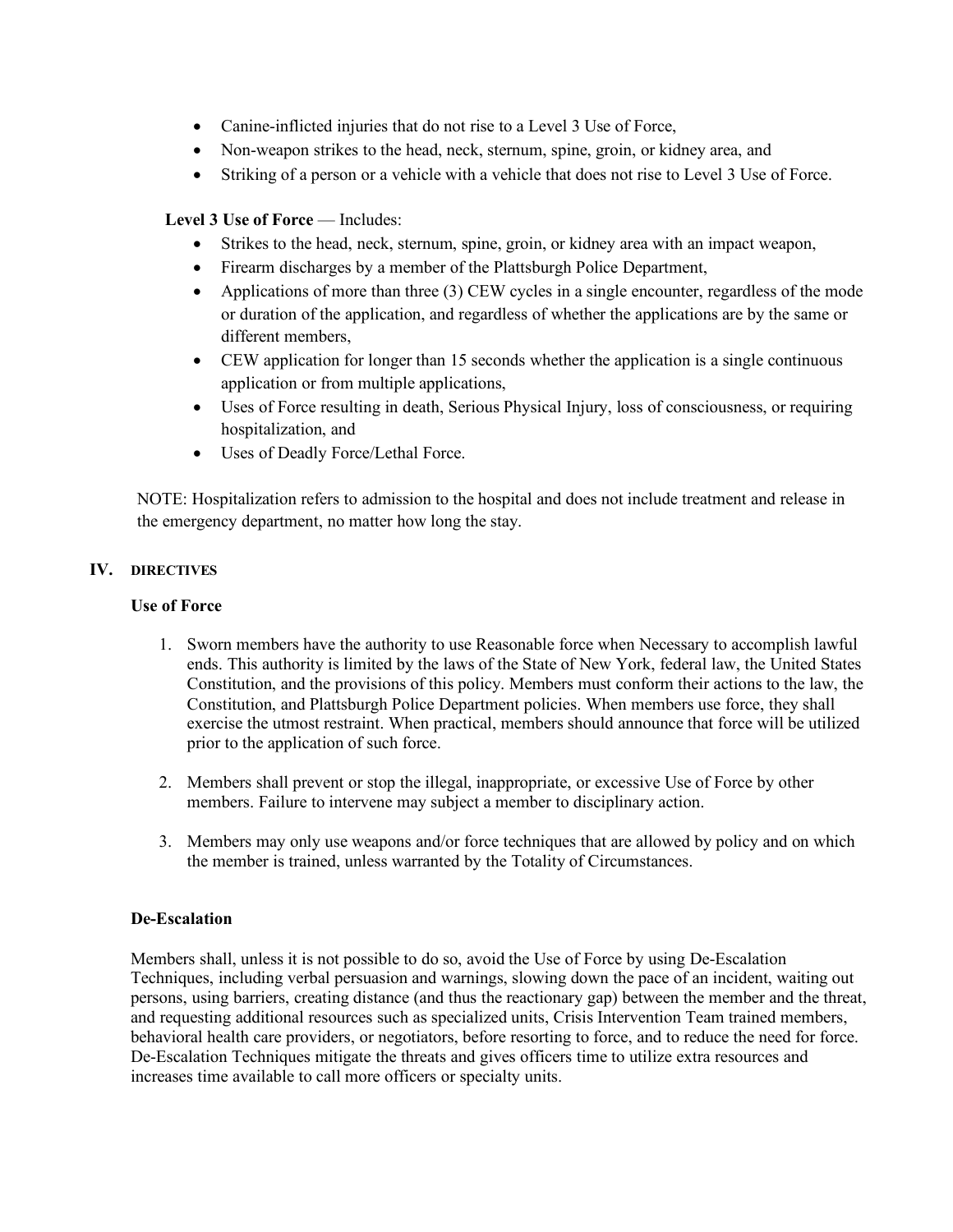- 1. Members shall talk to the person; attempt to convince the person to comply; reduce any threat presented by withdrawing to a position that is tactically advantageous; or take actions that allow the member greater distance and time, in order to de-escalate a situation or deploy a lesser force option or no force at all.
- 2. Members shall perform their work in a manner that avoids unduly jeopardizing their own safety or the safety of others through poor tactical decisions including, but not limited to, immediately approaching a person without proper evaluation of the situation, failing to leave sufficient space between the member and the person, closing the reactionary gap, or escalating a situation.
- 3. Members shall not use tactics that unnecessarily escalate an encounter or create a need for force.
- 4. Members shall de-escalate force immediately as resistance decreases.
- 5. If the member has no alternative to using force, the member shall use only the amount of force that is Reasonable, Necessary and Proportional to respond to the threat or resistance and shall immediately reduce the level of force as the threat or resistance lessens or stops.

# **Critical Thinking**

Prior to using force, members shall use a critical thinking and decision-making framework to analyze and respond to incidents. This framework will allow members to uphold the sanctity of life and protect themselves by decelerating and stabilizing a situation to minimize the likelihood of a Use of Force incident. Using this framework, members will:

- 1. Assess the situation, threats, and risks;
- 2. Gather relevant facts about the incident;
- 3. Consider police powers and Plattsburgh Police Department policy;
- 4. Identify options and determine the best course of action; and
- 5. Act, review, and re-assess the situation.

#### **Restrained Persons**

- 1. Members shall not use force against persons who are handcuffed or otherwise restrained, except in exceptional circumstances where the Totality of Circumstances makes it Reasonable and Necessary to prevent injury or escape. Members are cautioned that force that may be Proportional against an unrestrained person may not be Proportional when used on a restrained person. As with any Use of Force, members shall be required to use De-Escalation Techniques and critical thinking in order to avoid the Use of Force.
- 2. Members shall not use force against a handcuffed or restrained person if the person's actions only present a risk of property damage.
- 3. Members shall not position a restrained person face-down as it may cause positional asphyxia, placing persons on their back can cause radial nerve damage to the wrist and forearm area. Restrained persons are to be seated or placed on their side.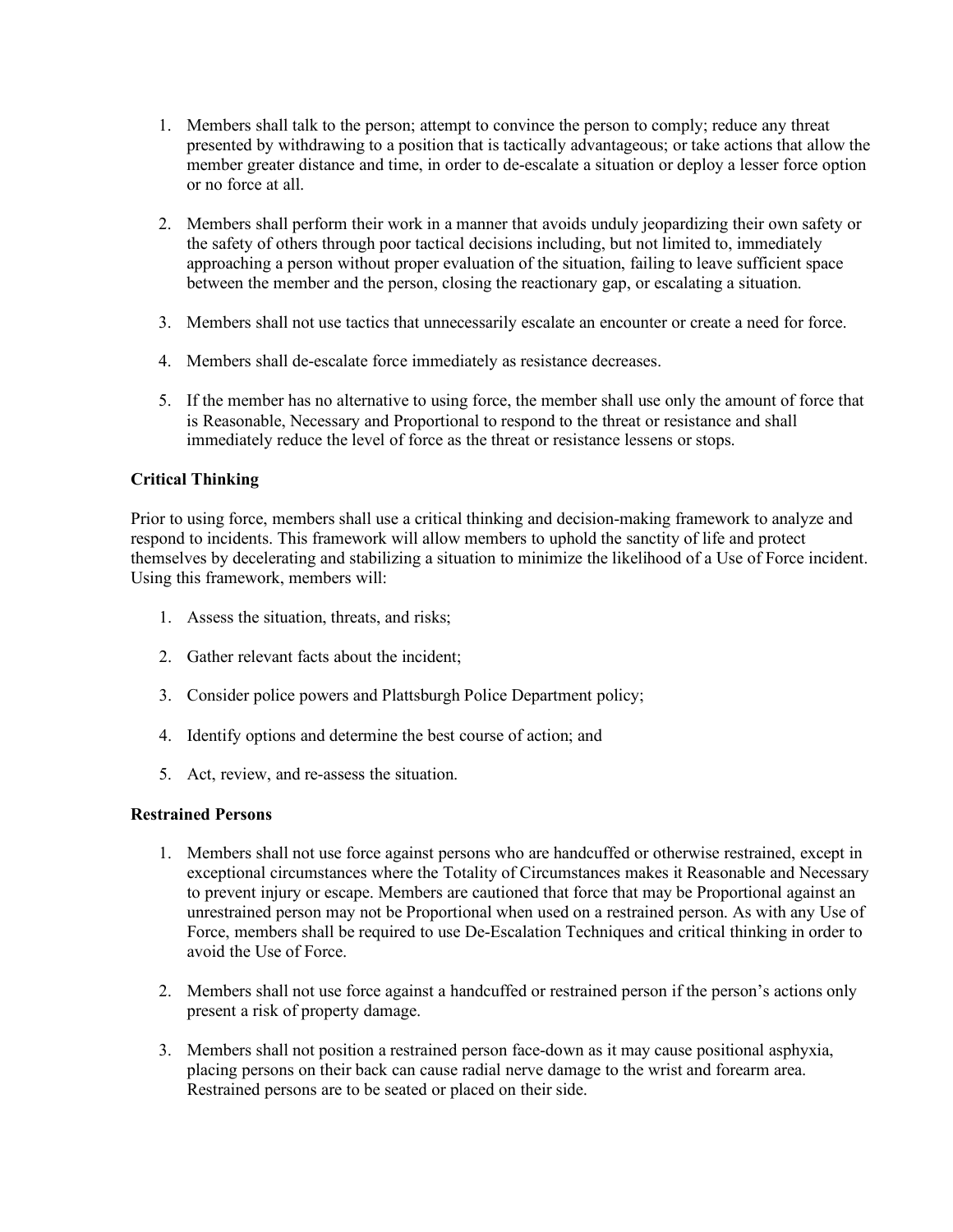# **Use of Deadly Force/Lethal Force**

- 1. The use of Deadly Force/Lethal Force shall always be the last resort.
- 2. Members shall not use Deadly Force/Lethal Force unless they have exhausted de-escalation and Less-Lethal Force options have been tried and failed or are not safe based on the Totality of Circumstances.
- 3. A member may use Deadly Force/Lethal Force when they reasonably believe such action is immediately necessary to protect a member or another person from an Imminent Threat of death or Serious Physical Injury.
- 4. Prior to the decision to employ Deadly Force/Lethal Force members shall consider environmental considerations such as field of fire, backdrop, bystanders, potential for ricochet, possibility of overpenetration, and other risks to life.
- 5. Where safety permits, a member should identify himself/herself as a law enforcement officer and state his/her intention to use Deadly Force/Lethal Force before using a firearm or employing Deadly Force/Lethal Force.
- 6. A member may use Deadly Force/Lethal Force to prevent the escape of a fleeing person if force is authorized and no Reasonable force alternative exists that is within Plattsburgh Policy Department policy, the member has given a verbal warning to the person (if time, safety, and circumstances permit), and there is probable cause to believe that:
	- a. The person has committed or is in the process of committing a felony involving the infliction or threatened infliction of Serious Physical Injury or death, and
	- b. The escape of the person would pose an Imminent Threat of death or Serious Physical Injury to the member or another unless the person is apprehended without delay, and
	- c. Members have identified themselves as law enforcement officers, have stated their intention to use Deadly Force/Lethal Force, and have given the person a reasonable opportunity to comply voluntarily, if time, safety, and the circumstances permit.

Note: Officers faced with an imminent threat of death or serious physical injury in the course of their police duties are not required to retreat or withdraw to avoid the necessity of using deadly physical force. See NYPL §35.15-2(a)(ii).

# **Restrictions on the Use of Deadly Force/Lethal Force**

- 1. Deadly Force/Lethal Force shall not be used to subdue persons whose conduct is a threat only to property.
- 2. Deadly Force/Lethal Force shall not be used against persons whose conduct is a threat only to themselves.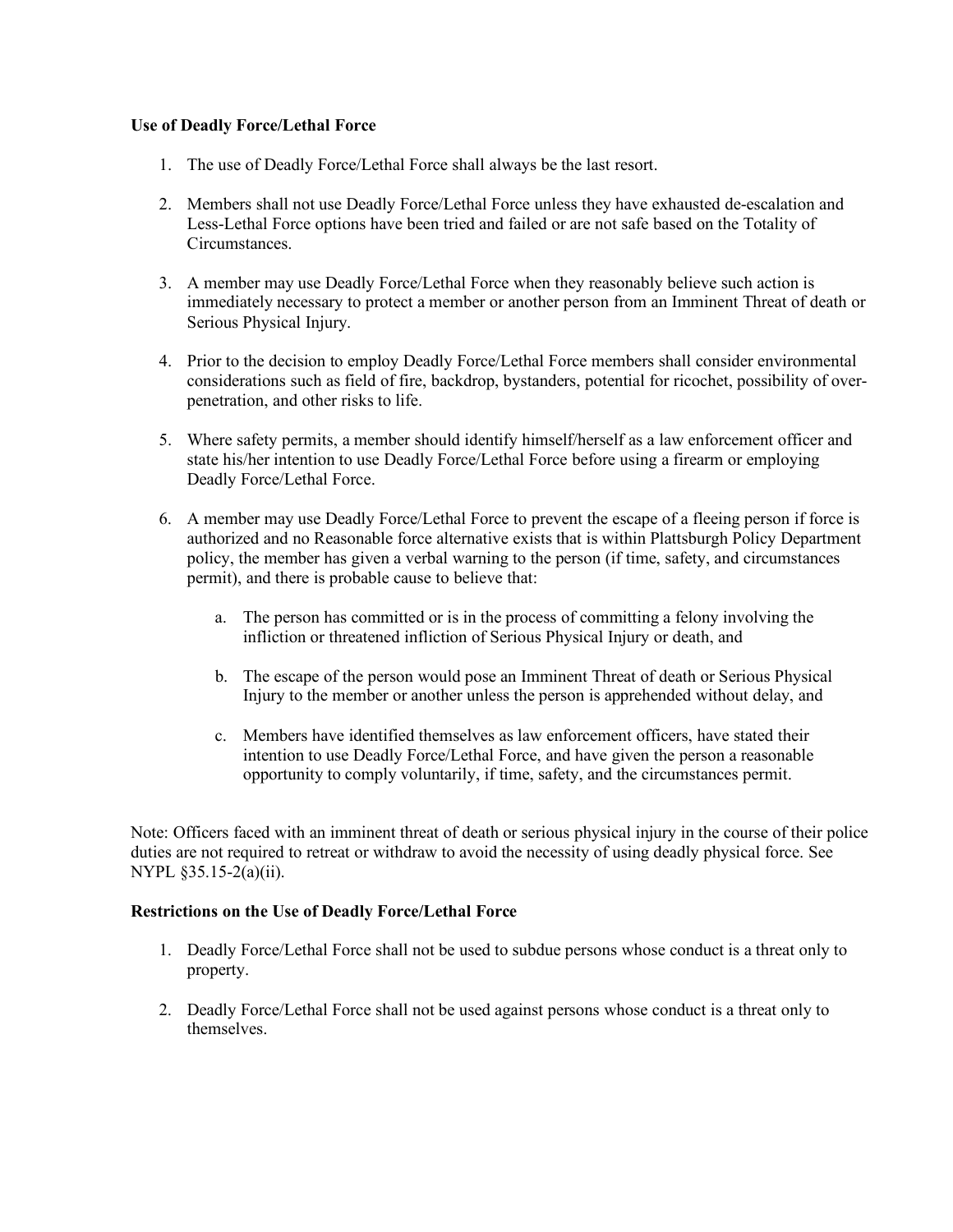- 3. The following are prohibited unless the use of Deadly Force/Lethal Force is authorized, and no reasonable alternatives exist:
	- a. Discharge of a firearm at a person.
	- b. Strikes with any hard object, such as a baton, flashlight, radio, weapon stock/handle, or IIW to the person's head, neck, sternum, spine, groin, or kidneys.
	- c. Intentional strikes of a person's head against a hard, fixed object including, but not limited to, a roadway, concrete floor, wall, or iron bars.
	- d. Kneeing or kicking a person's head, neck, back, or torso, including "knee drops" onto a prone or supine person.
	- e. Intentionally deploying a CEW to the neck, chest, groin or face of a person.
	- f. Application of Chokeholds/Neck Holds.
	- g. Discharge of a Less-Lethal Launcher to the chest, neck, or head at close range.
	- h. The use of any force on a person whose health, age, condition, or circumstances make it likely that death or Serious Physical Injury will result.
- 4. Firing warning shots is prohibited.
- 5. Firing into crowds is prohibited.
- 6. Members shall not fire any weapon from or at a moving vehicle, except:
	- a. To counter an immediate threat of death or Serious Physical Injury to the member or another person, by a person in the vehicle using means other than the vehicle.
	- b. To counter a situation where the member or another person is unavoidably in the path of the vehicle and cannot move to safety. Members shall not position themselves in the path of a moving vehicle where they have no option but to use Deadly Force/Lethal Force.

#### **V. REQUIRED ACTION**

#### **Duty to Intervene**

Members shall intervene to stop any member from using excessive force. Intervention may be verbal and/or physical.

#### **NOTE: Failure to intervene may subject a member to disciplinary action. Members must immediately, or as soon as safety allows, notify a shift supervisor after such an intervention.**

#### **Duty to Provide Medical Assistance**

1. When there is a visible injury, complaint of injury, signs of medical distress, or when medical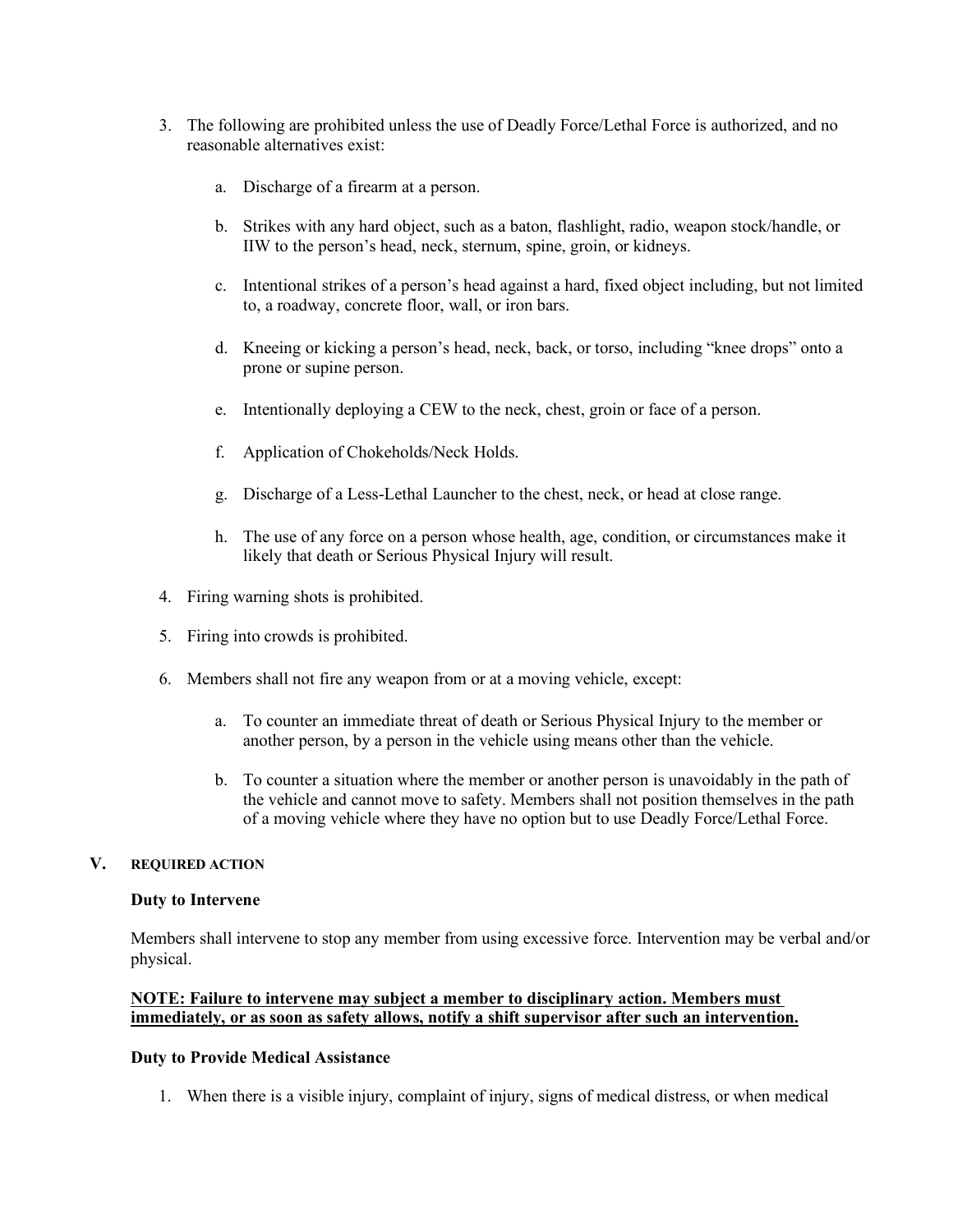attention is requested by any person, members shall immediately render aid consistent with their training and shall request that a medic respond to the scene, or transport the person directly to the nearest hospital emergency room. The member shall then notify their supervisor.

2. If a person has been subjected to impact by any type of Less-Lethal Force including CEW, impact weapons or impact projectile, he/she will be provided with medical treatment. If the person refuses medical treatment or leaves the location (e.g., persons of an unlawful gathering dispersed by Less-Lethal Force that may voluntarily leave without aid), members must document the actions taken to identify and render aid to the person in the Incident Report.

#### **Children and Youth**

- 1. As with any encounter, members are expected to continually assess the situation, employ De-Escalation Techniques, and seek peaceful resolutions during incidents involving children and youth.
- 2. Members will, when feasible, recognize and employ developmentally appropriate and traumainformed tactics including, but not limited to, using a calm and natural demeanor, and avoiding threatening language. Members will also account for any fear-based reactions children and youth may experience during an encounter.
- 3. When force against a child or young person is necessary, take into account personalized factors of the child or young person including, apparent age, body size, and relative strength of the member relative to the child or young person; and risk posed by the child or young person; and,
- 4. In the case of injury resulting from a Use of Force, in addition to the requirements to render aid, summon medical care and notify a supervisor, the member will notify the child or young person's parent, guardian, or other responsible adult.

#### **Reporting**

- 1. All members will adhere to the guidelines found in General Order Subject Management Report.
- 2. Members of the Plattsburgh Police Department must notify a shift supervisor immediately, or as soon as practicable, following a Use of Force. The notification will contain basic information concerning the incident. Any member with knowledge that another member used force must also immediately report that Use of Force to a shift supervisor.
- 3. The failure of any member to fulfill any of the requirements of this policy will not prevent, inhibit or otherwise affect the ability of the Department to conduct an investigation of any misconduct arising from a Use of Force incident or to otherwise discipline a member for any violation of this policy.

#### **VI. USE OF FIREARMS - ANIMALS**

An officer may use his firearm to destroy an animal under the following circumstances:

1. The officer reasonably believes that the animal is so badly injured that it is appropriate to destroy the animal for humanitarian reasons; or